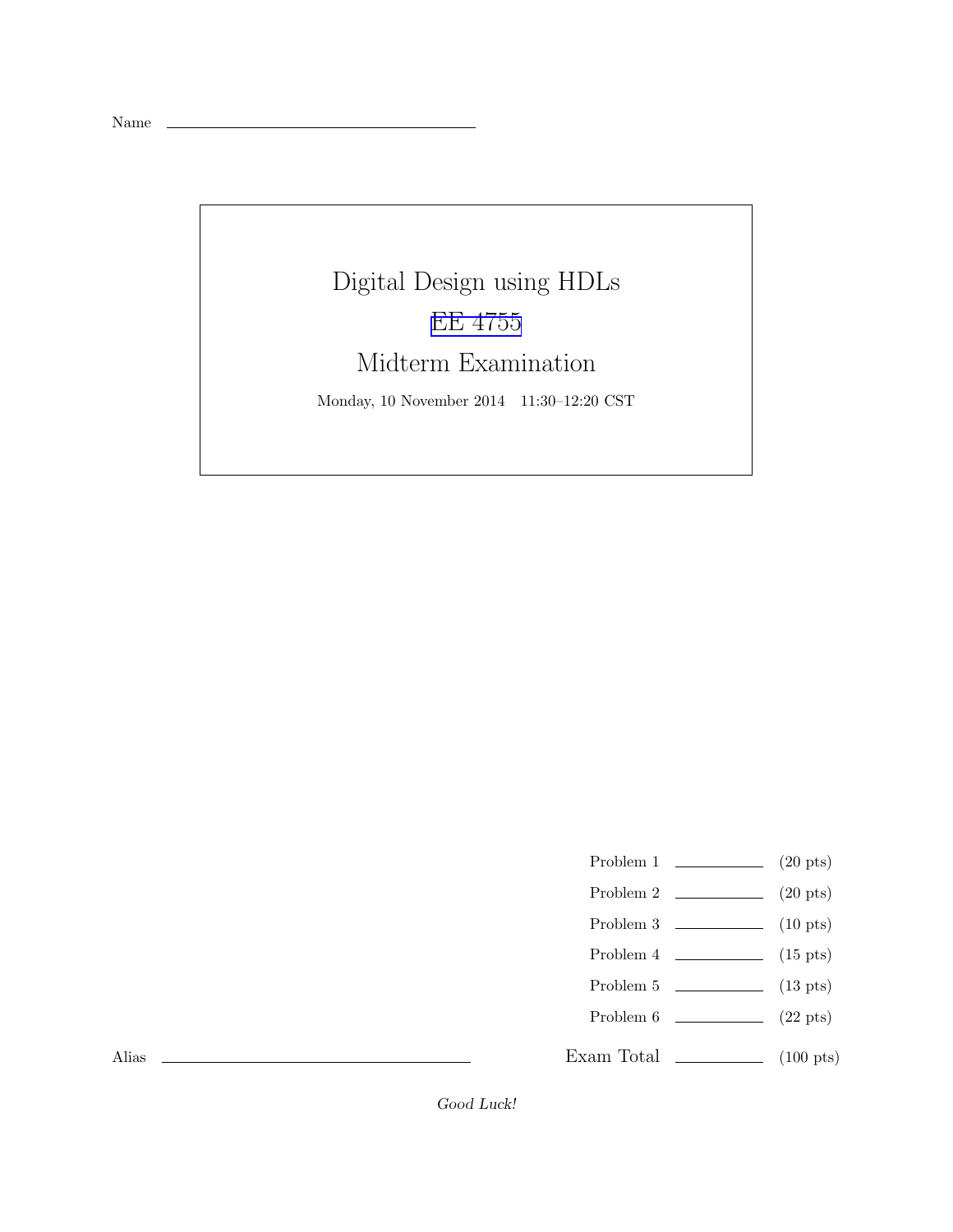

Problem 1: [20 pts] Write a Verilog description of the hardware shown below.

Write a Verilog module corresponding to the hardware above.

Be sure to declare module ports and  $\Box$  any wires and vars (logic) used inside.

Pay attention to the differences between  $\log$  hi and  $\log$  the differences between sa and sb.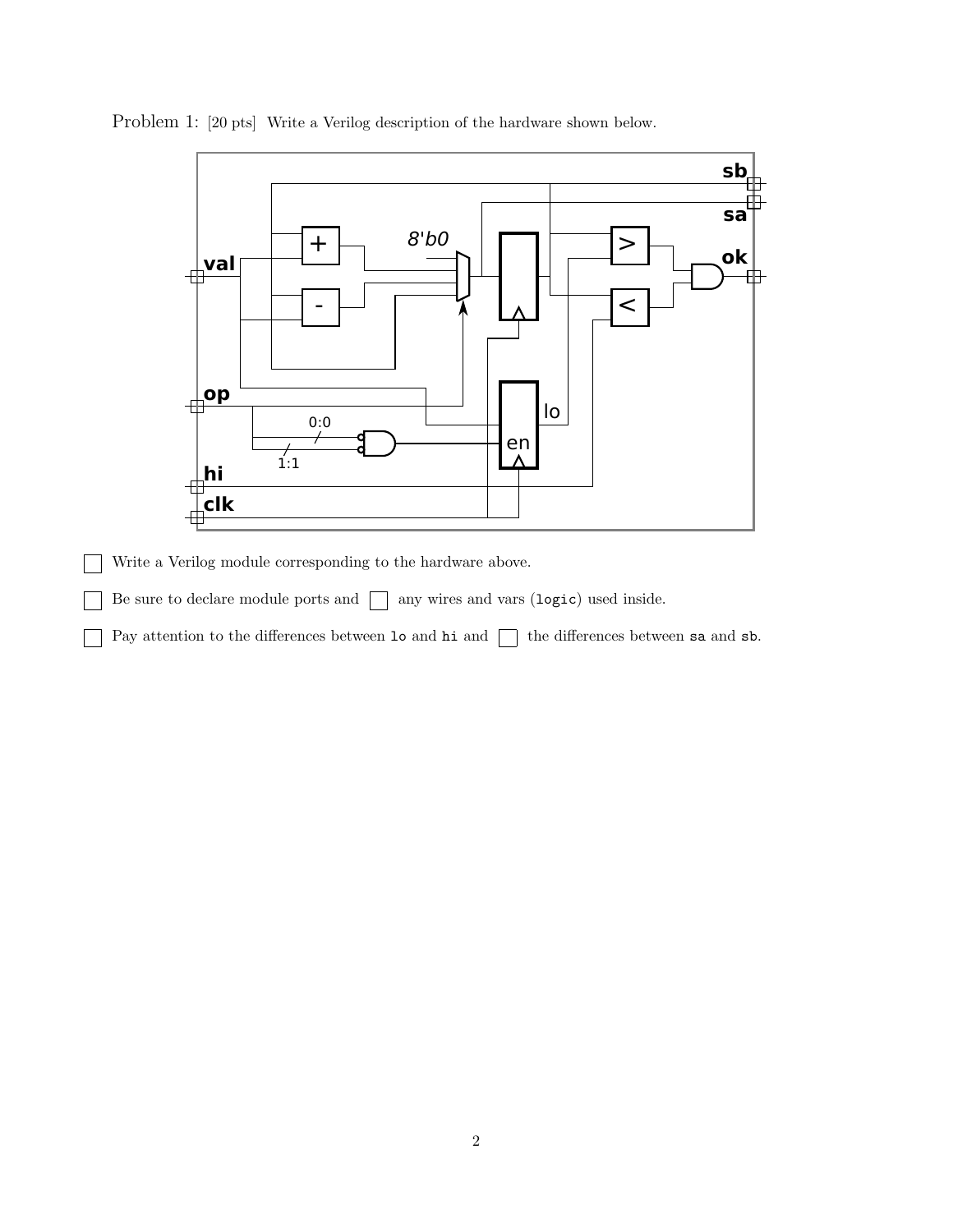Problem 2: [20 pts] Appearing below is the multiply circuit from the solution to Homework 3, in Verilog (slightly simplified) and as a diagram showing what hardware a synthesis program might infer.

```
module mult_seq_csa_m #( int wid = 16, int pp_per_cycle = 2 )
   ( output logic [2*wid-1:0] prod,
    input logic [wid-1:0] plier, input logic [wid-1:0] cand, input clk);
  localparam int iterations = (wid + pp_{per\_cycle} - 1) / pp_{per\_cycle};
  localparam int iter_lg = $clog2(iterations);
  localparam int wid_lg = $clog2(wid);
  logic [iter_lg:0] iter;
  wire [2*wid-1:0] accum_sum_a[0:pp_per_cycle], accum_sum_b[0:pp_per_cycle];
  logic [2*wid-1:0] accum_sum_a_reg, accum_sum_b_reg;
  assign accum_sum_a[0] = accum_sum_a_reg;
  assign \text{accum\_sum_b[0]} = \text{accum\_sum_b_reg};for ( genvar i=0; i<pp_per_cycle; i++ ) begin
      wire [wid_lg:1] pos = iter * pp_per_cycle + i;
      wire [2*wid-1:0] pp = pos < wid && cand[pos] ? plier << pos : 0;
      CW_csa #(2*wid) csa
        ( .sum(accum_sum_a[i+1]), .carry(accum_sum_b[i+1]), .a(accum_sum_a[i]), .b(accum_sum_b[i]), .c(pp));
  end
  always @( posedge clk )
      if ( iter == iterations ) begin
        prod <= accum_sum_a_reg + accum_sum_b_reg;
        accum_sum_a_reg <= 0;
        accum_sum_b_reg <= 0;
        iter \leq 0;
      end else begin
        prod <= prod;
         accum_sum_a_reg <= accum_sum_a[pp_per_cycle];
        accum_sum_b_reg <= accum_sum_b[pp_per_cycle];
        iter \leq iter + 1;
      end
```
## endmodule USE NEXT PAGE FOR SOLUTION



USE NEXT PAGE FOR SOLUTION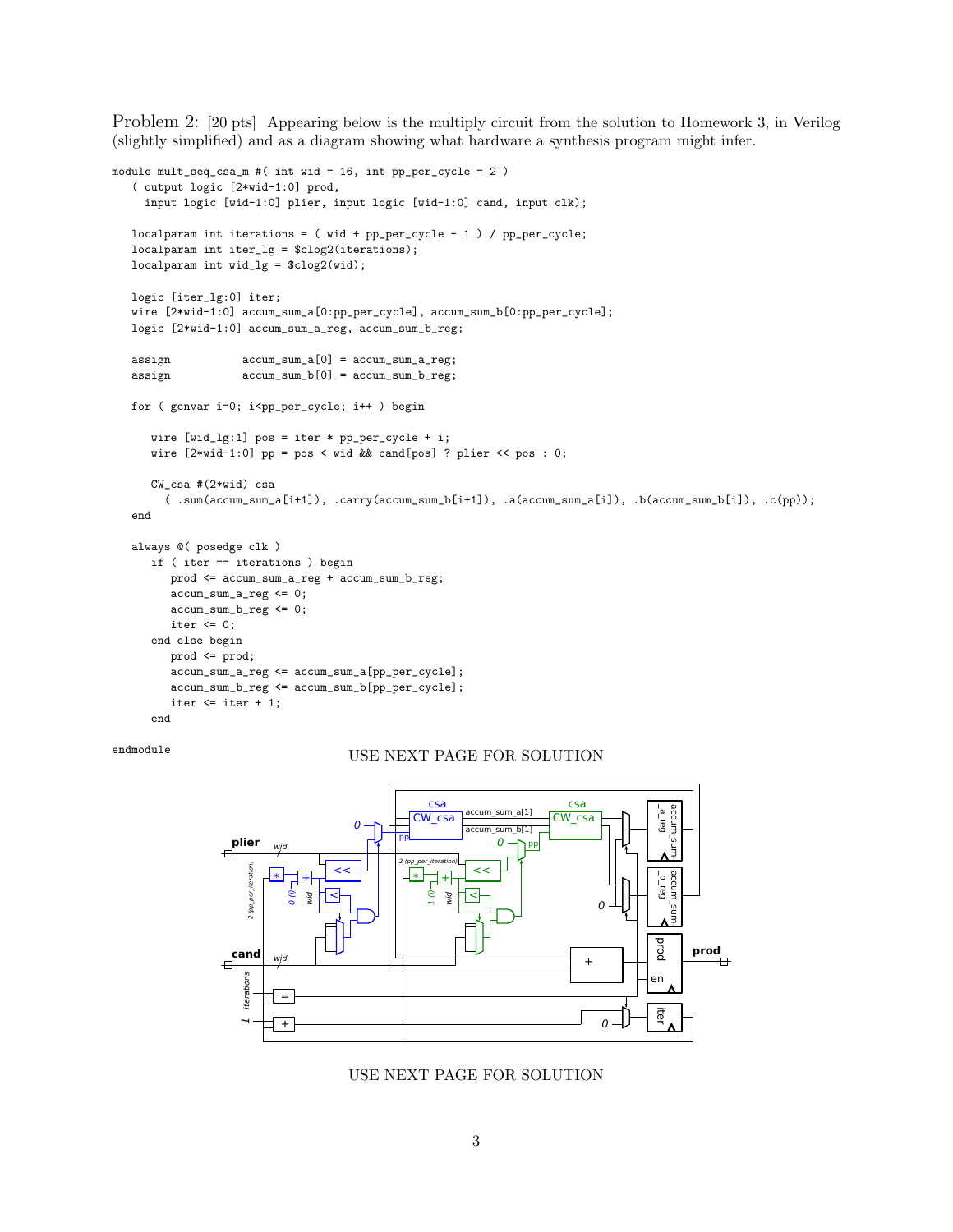(a) Show optimizations that might be performed that exploit the value  $m = 2$  (that is, pp\_per\_iteration=2).

(b) Show the optimizations that might be performed assuming that wid is odd, and assuming that wid is even, both for  $m = 2$ .

Modify diagram to show optimizations for pp per iteration =  $m = 2$  and arbitrary wid.

Modify diagram to show optimizations for pp per iteration =  $m = 2$  and odd wid.

Modify diagram to show optimizations for pp per iteration =  $m = 2$  and even wid.



4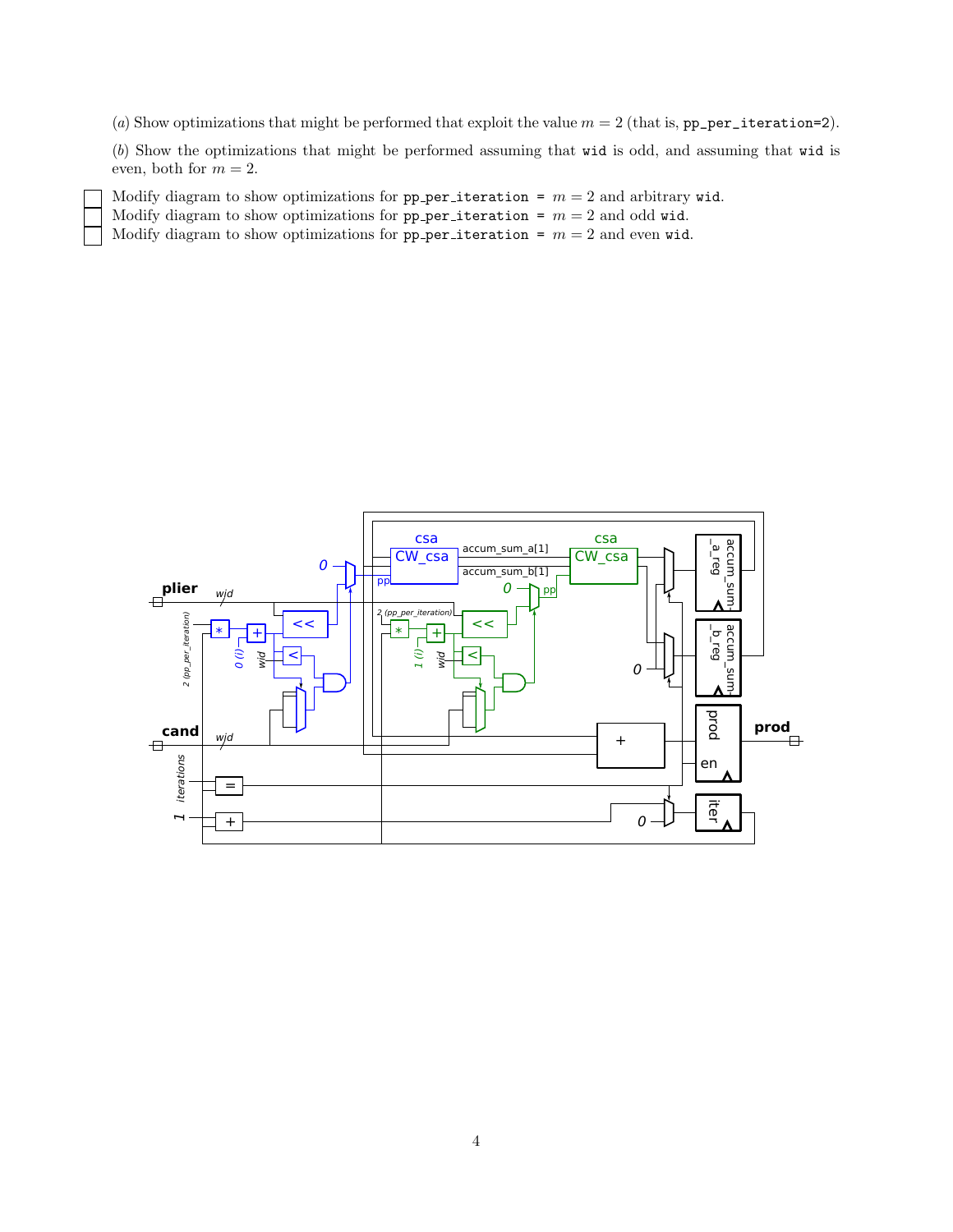Problem 2, continued:

(c) The cost of the shifters with input plier in the design on the previous pages is significant. Explain how these shifters can be eliminated by adding a register. Quickly sketch the hardware to illustrate your answer.

Show how a register can be used to eliminate the costly shifters.

(d) Explain how the streamlined multiplier described in class eliminated the plier shifter without having to add a register.

Show how the streamlined multiplier does not need an extra register to eliminate the shifter.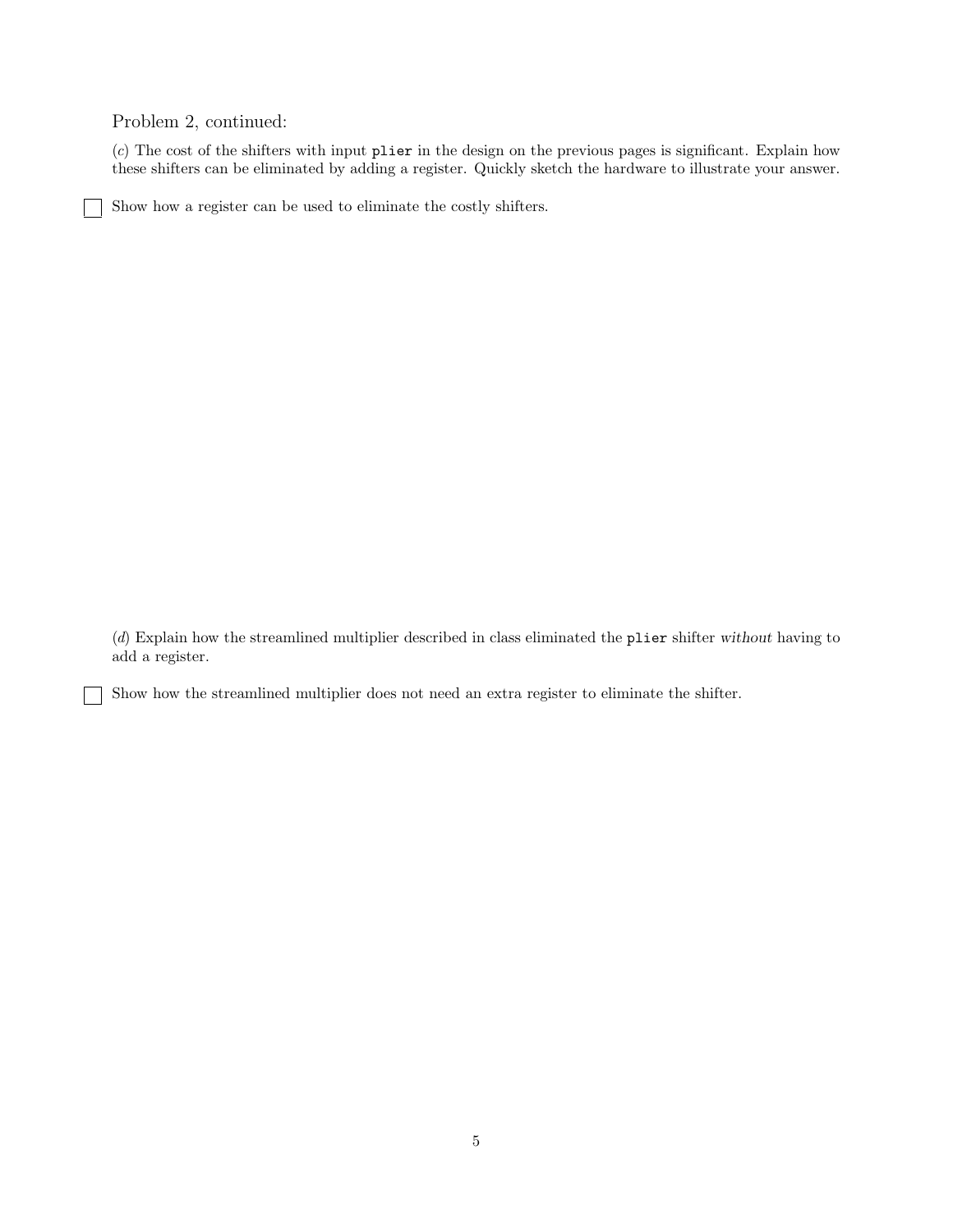Problem 3: [10 pts] The module below computes the prefix sum of a sequence of integers at its input.

```
module prefix_sum #( int len=8, int wid = 8)
  (output logic [wid:1] psum [len], input [wid:1] elts[len]);
   always @* begin
     psum[0] = elts[0];for ( int i=1; i<len; i++ ) psum[i] = psum[i-1] + elts[i];end
endmodule
```
(a) Show the hardware that would be synthesized for the module before optimization, elaborated with parameters len=4 and wid=8. Label the input ports elts[0], elts[1], elts[2], and elts[3]; and label the output ports psum[0], psum[1], psum[2], and psum[3].

Show synthesized hardware.

(b) Estimate the delay for the synthesized hardware before optimization. Use  $w$  for the value of wid and  $L$ for len. Assume that a  $w$ -bit adder has delay  $w$ .

Delay in terms of  $w$  and  $L$ :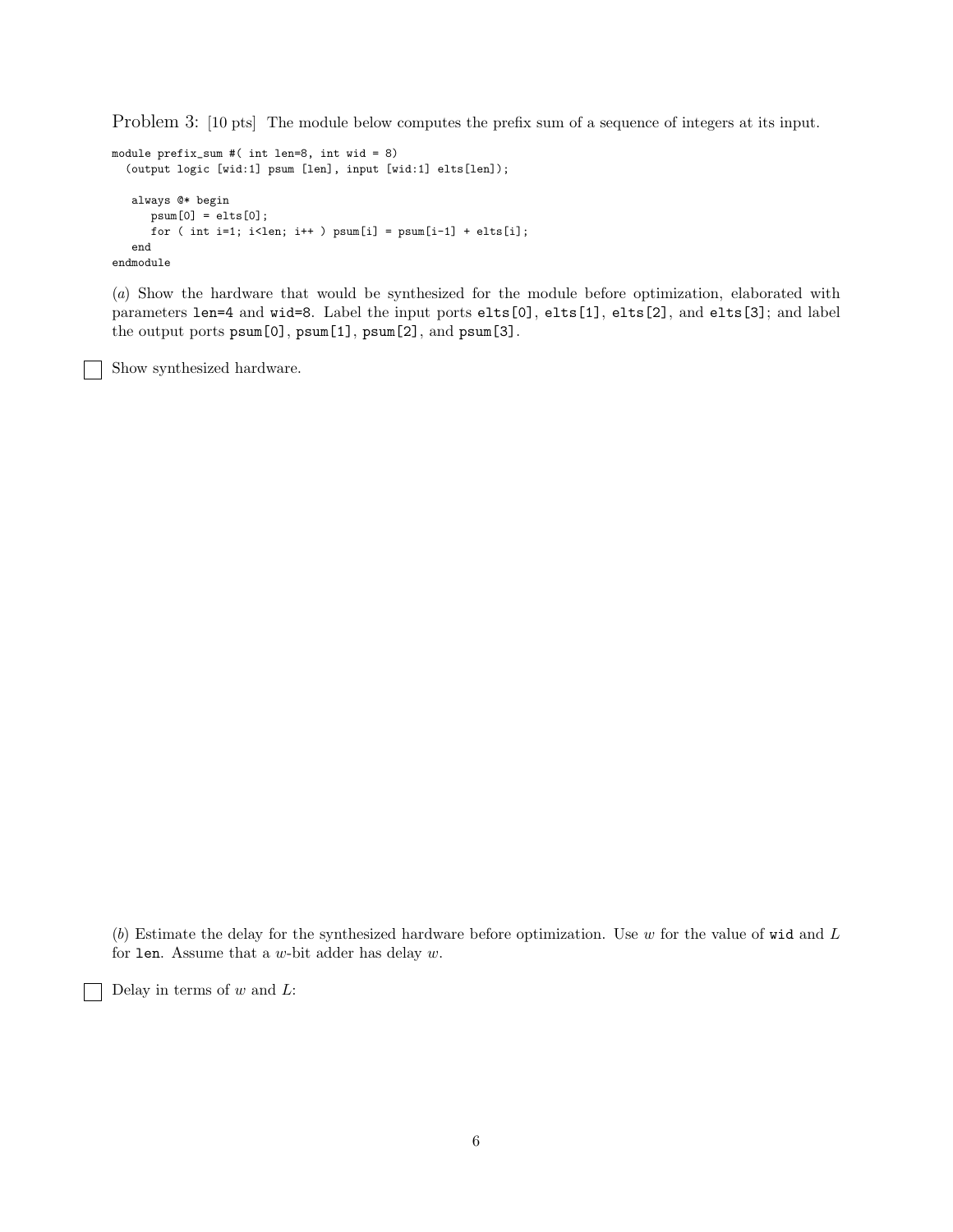```
module timing();
  logic [7:0] a, e, f2, g, g1, g2; logic clk; wire [7:0] e1, f, f1;
  initial begin
      clk = 0;a = 11;#1;
      a = 1;a \leq 22;a \leq 45 a + 1;
      #9;
      a = 7;e = 10;
      f2 = 30;
      g = 40;g1 = 50;
      g2 = 60;
      #10;
                                            // B0
      a <= 700;
      clk = 1;#1;
      // POINT X (See subproblem.)
  end
  always @( posedge clk ) e = a; // B1<br>always @* e1 = a; // B2always @*always @* f = e + 1; // B3
  always @* f1 = e1 + 1; // B4
  always @( posedge clk ) f2 <= e + 1; // B5<br>always @( posedge clk ) begin // B6
  always @( posedge clk ) begin
                            g = f; g1 = f1; g2 = f2; end
```
Problem 4: [15 pts] Answer the following questions about the Verilog module below.

endmodule

(a) Show values for a versus time in the table below. For this part, only a. The table already shows that a has value 11 from time 0 to time 1. Extend the table as long as necessary, and be sure to show values for both t and a. Note: The original exam did not provide the table. Also, in the original exam there were differences in how a was assigned.

Complete the table.

 $\begin{array}{ccc} t & 0 & 1 \\ a & 11 & 1 \end{array}$  $\begin{array}{ccc} t & 0 \\ a & \hspace{1.5cm} \end{array} \qquad \begin{array}{c} 0 \\ 11 \end{array}$ 

(b) Show the values that will be present on  $g$ ,  $g1$ ,  $g2$  when execution reaches the POINT X comment in the module above. For partial credit also show intermediate values for other signals used to compute the g's. (Look at next part before solving this one.)

| At POINT X $g=$ |  |  |  |
|-----------------|--|--|--|
|-----------------|--|--|--|

(c) Recall that the event queue used for Verilog simulation has active, inactive, and NBA regions, among others. Just before B1 starts execution in module timing above the active region might contain B1, B5, and B6 (see the comments on the right). (What the other regions contain is part of this problem.) Show the contents of the three regions when B5 starts. Assume that events in a region are scheduled in order.

When B5 starts: Active = {  $\qquad \qquad$  }. Inactive = {  $\qquad \qquad$  }. NBA = {  $\qquad \qquad$  }.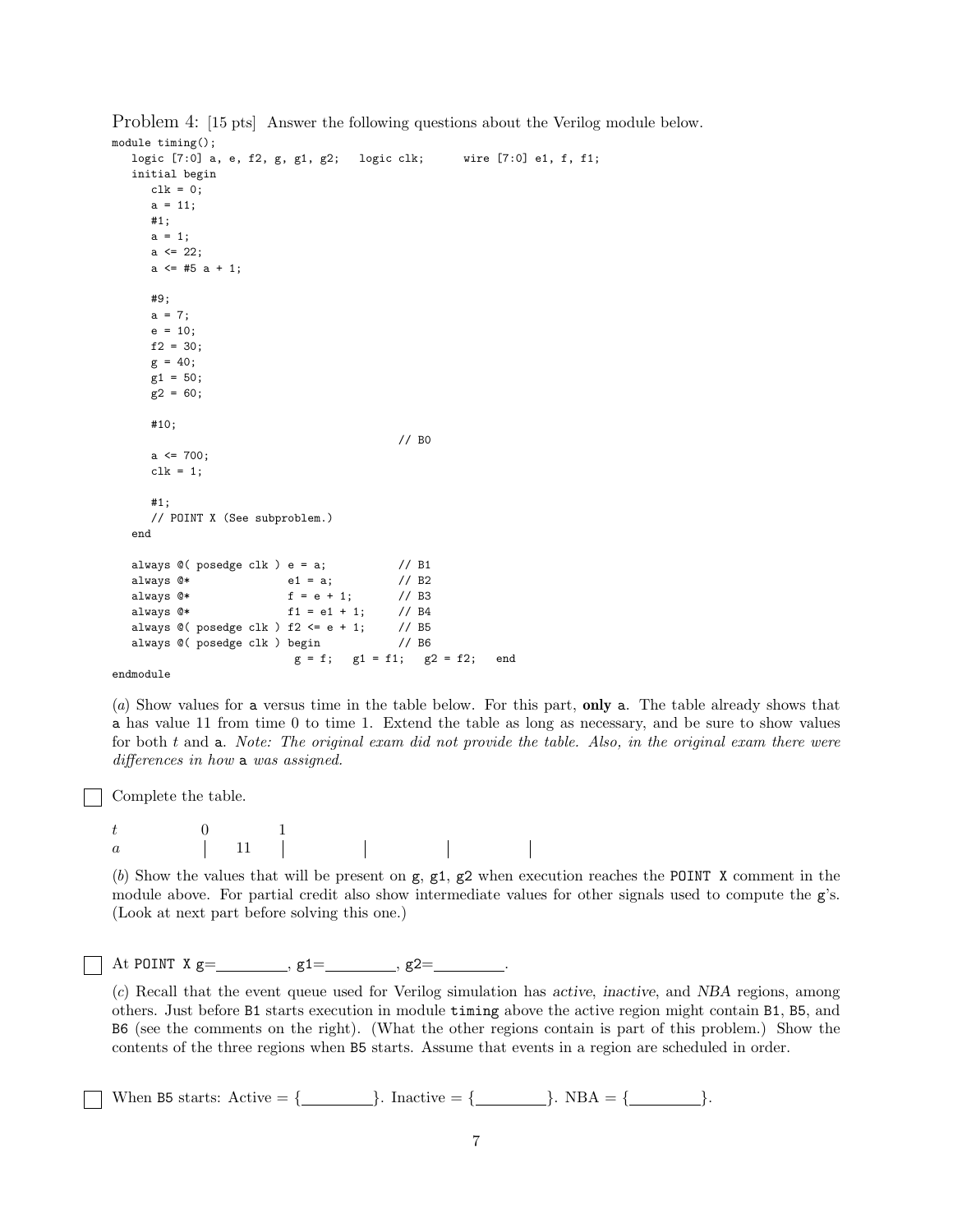Problem 5: Answer each question below.

(a) [5 pts] Module add3 is supposed to compute the sum of its three inputs using instances of our\_adder, but it won't work. Fix the problem. The fixed module should still use our\_adder.

Fix add3.

```
module add3(output [15:0] sum, input [15:0] a,b,c);
```
our\_adder a1( sum , a , b ); our\_adder a2( sum , sum , c );

endmodule

(b) [8 pts] The output of the module below is like the input except the bit positions are reversed (after enough clock cycles). Re-write the module so that it synthesizes to combinational logic (the clk input will no longer be needed). Add a parameter to indicate the input and output bit width.

```
module bitrev(output logic [7:0] x, input [7:0] a, input clk);
  logic [2:0] pos;
  initial pos = 0;
  always @( posedge clk ) begin
     x[pos] = a[7-pos];pos++;
  end
endmodule
```
Re-write so that it is combinational.

Include a parameter wid to specify the size.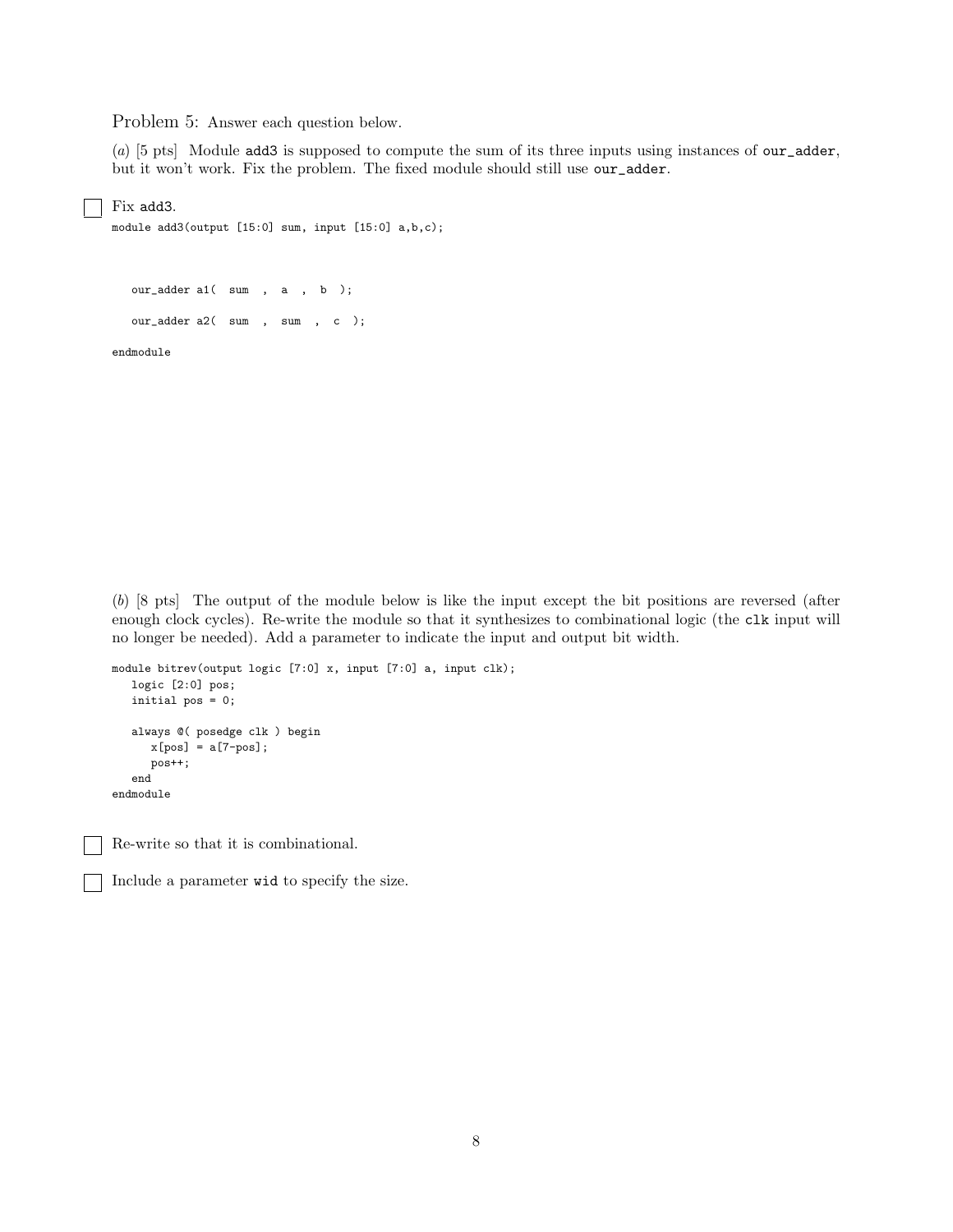Problem 6: Answer each question below.

(a) [5 pts] A Verilog module computes a result in one clock cycle. In our design we need that result in 3 ns, which can easily be achieved. The right way to achieve that in Cadence Encounter is to use the define\_clock command to set the target clock period to 3 ns. Suppose instead we used define\_clock to set the period to 1 ps, an impossible goal. Note: The original exam did not have the "can easily be achieved" phrase.

Would the synthesized design meet our 3 ns performance goal?

Considering typical design goals, what would be the disadvantage of setting the period to 1 ps for our design even though we needed 3 ns?

(b) [10 pts] In the module below, translate directives are used to prevent the synthesis program from reading the line with initial.

module mult\_seq( output logic [311:0] prod, input logic [15:0] plier, cand, input clk);

```
logic [3:0] pos; logic [31:0] accum;
  // cadence translate_off <-- Translate synthesizer directive.
  initial pos = 0;
  // cadence translate_on <-- Translate synthesizer directive.
  always @( posedge clk ) begin
     if (pos == 0) begin prod = accum; accum = 0; end
     if ( cand[pos] == 1 ) accum += plier << pos;pos++;
  end
endmodule
```
Why shouldn't the synthesis program see the line with initial?

What would happen if the synthesis program saw the initial line?

What would happen if the simulation program didn't see the line with initial?